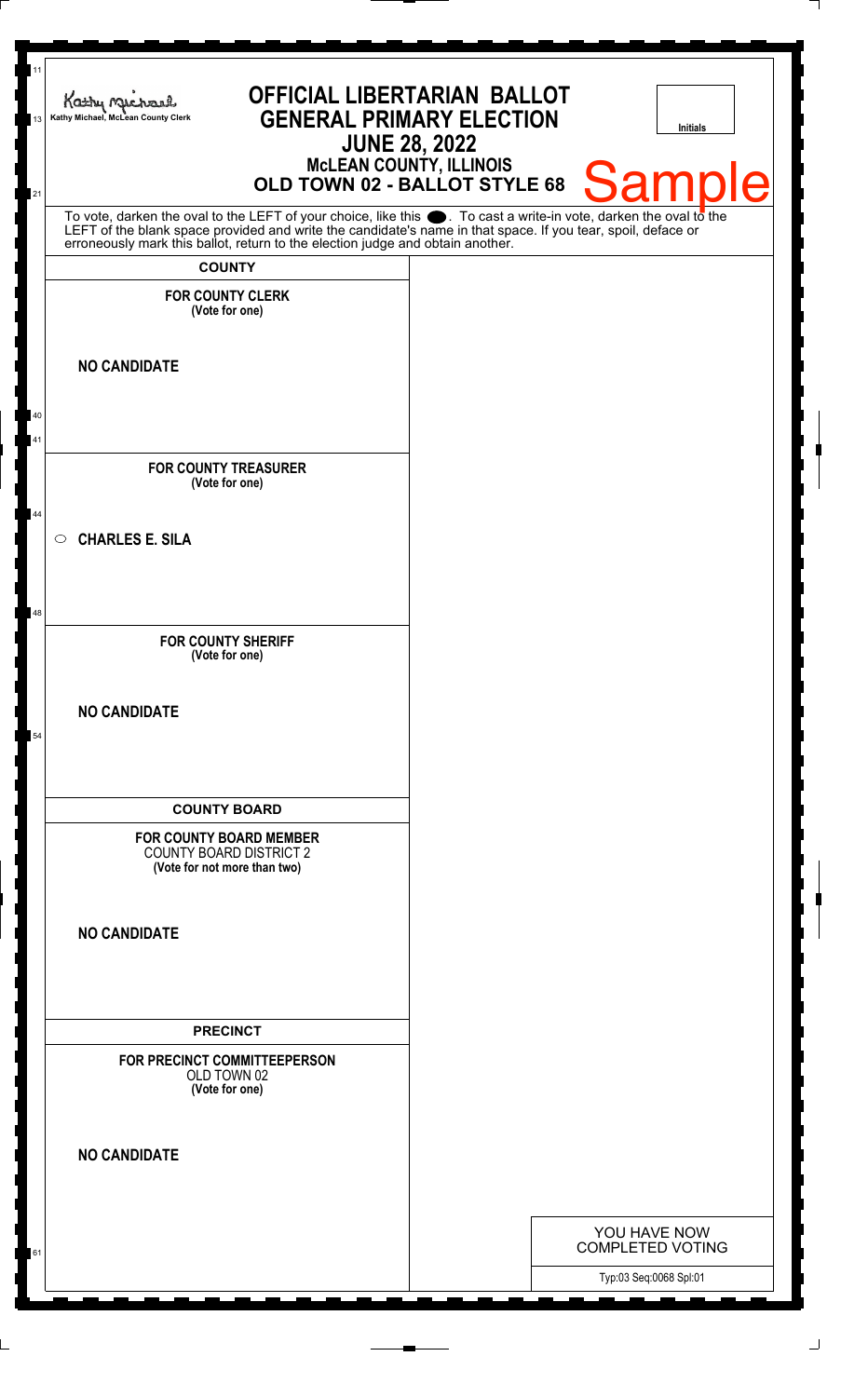| 11<br>13  | <b>OFFICIAL LIBERTARIAN BALLOT</b><br>Kathy Michael<br><b>GENERAL PRIMARY ELECTION</b><br>Kathy Michael, McLean County Clerk<br><b>JUNE 28, 2022</b>                                                                          |  | Initials                                |
|-----------|-------------------------------------------------------------------------------------------------------------------------------------------------------------------------------------------------------------------------------|--|-----------------------------------------|
| 21        | <b>MCLEAN COUNTY, ILLINOIS</b><br>OLD TOWN 02 - BALLOT STYLE 69                                                                                                                                                               |  | <b>Sample</b>                           |
|           | To vote, darken the oval to the LEFT of your choice, like this . To cast a write-in vote, darken the oval to the LEFT of the blank space provided and write the candidate's name in that space. If you tear, spoil, deface or |  |                                         |
|           | <b>COUNTY</b>                                                                                                                                                                                                                 |  |                                         |
|           | <b>FOR COUNTY CLERK</b><br>(Vote for one)                                                                                                                                                                                     |  |                                         |
|           | <b>NO CANDIDATE</b>                                                                                                                                                                                                           |  |                                         |
| 40<br>41  |                                                                                                                                                                                                                               |  |                                         |
|           | <b>FOR COUNTY TREASURER</b><br>(Vote for one)                                                                                                                                                                                 |  |                                         |
| 44        | <b>CHARLES E. SILA</b><br>$\circ$                                                                                                                                                                                             |  |                                         |
| -49<br>51 | <b>FOR COUNTY SHERIFF</b><br>(Vote for one)                                                                                                                                                                                   |  |                                         |
|           | <b>NO CANDIDATE</b>                                                                                                                                                                                                           |  |                                         |
|           | <b>COUNTY BOARD</b><br><b>FOR COUNTY BOARD MEMBER</b><br><b>COUNTY BOARD DISTRICT 10</b><br>(Vote for not more than two)                                                                                                      |  |                                         |
|           | <b>NO CANDIDATE</b>                                                                                                                                                                                                           |  |                                         |
|           | <b>PRECINCT</b>                                                                                                                                                                                                               |  |                                         |
|           | FOR PRECINCT COMMITTEEPERSON<br>OLD TOWN 02<br>(Vote for one)                                                                                                                                                                 |  |                                         |
|           | <b>NO CANDIDATE</b>                                                                                                                                                                                                           |  |                                         |
|           |                                                                                                                                                                                                                               |  |                                         |
| 61        |                                                                                                                                                                                                                               |  | YOU HAVE NOW<br><b>COMPLETED VOTING</b> |
|           |                                                                                                                                                                                                                               |  | Typ:03 Seq:0069 Spl:01                  |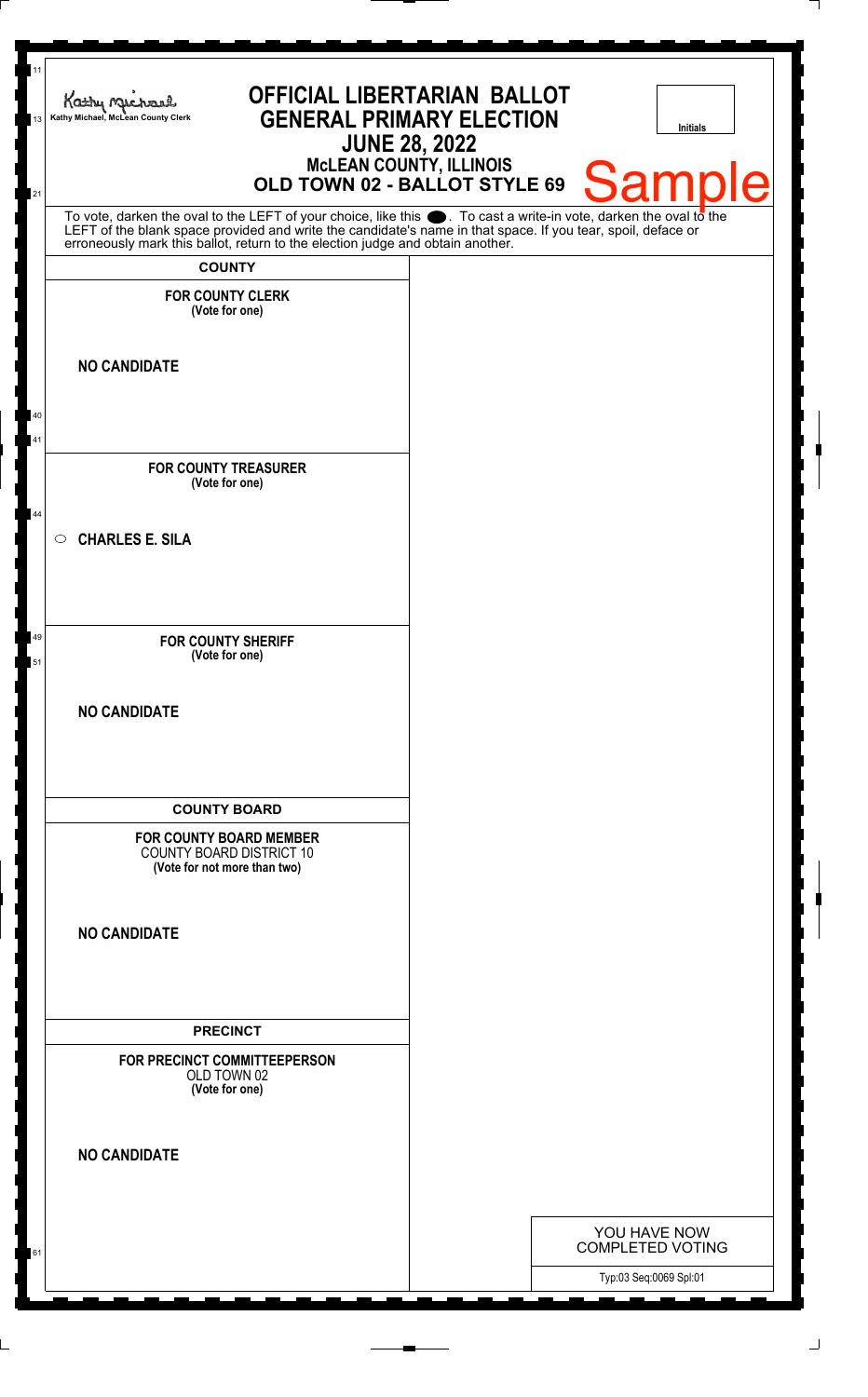| 11<br>13 | <b>OFFICIAL LIBERTARIAN BALLOT</b><br>Kathy Michael<br><b>GENERAL PRIMARY ELECTION</b><br>Kathy Michael, McLean County Clerk<br><b>JUNE 28, 2022</b>                                                                                                                                                                                    | Initials                                          |
|----------|-----------------------------------------------------------------------------------------------------------------------------------------------------------------------------------------------------------------------------------------------------------------------------------------------------------------------------------------|---------------------------------------------------|
| 21       | <b>MCLEAN COUNTY, ILLINOIS</b><br>OLD TOWN 02 - BALLOT STYLE 70                                                                                                                                                                                                                                                                         | Sampl<br>Ie                                       |
|          | To vote, darken the oval to the LEFT of your choice, like this $\bullet$ . To cast a write-in vote, darken the oval to the LEFT of the blank space provided and write the candidate's name in that space. If you tear, spoil, deface<br>erroneously mark this ballot, return to the election judge and obtain another.<br><b>COUNTY</b> |                                                   |
|          | <b>FOR COUNTY CLERK</b><br>(Vote for one)                                                                                                                                                                                                                                                                                               |                                                   |
|          | <b>NO CANDIDATE</b>                                                                                                                                                                                                                                                                                                                     |                                                   |
| 40<br>41 |                                                                                                                                                                                                                                                                                                                                         |                                                   |
| 44       | <b>FOR COUNTY TREASURER</b><br>(Vote for one)                                                                                                                                                                                                                                                                                           |                                                   |
|          | <b>CHARLES E. SILA</b><br>$\circ$                                                                                                                                                                                                                                                                                                       |                                                   |
| 49       | <b>FOR COUNTY SHERIFF</b><br>(Vote for one)                                                                                                                                                                                                                                                                                             |                                                   |
| 52       | <b>NO CANDIDATE</b>                                                                                                                                                                                                                                                                                                                     |                                                   |
|          | <b>COUNTY BOARD</b>                                                                                                                                                                                                                                                                                                                     |                                                   |
|          | <b>FOR COUNTY BOARD MEMBER</b><br><b>COUNTY BOARD DISTRICT 10</b><br>(Vote for not more than two)                                                                                                                                                                                                                                       |                                                   |
|          | <b>NO CANDIDATE</b>                                                                                                                                                                                                                                                                                                                     |                                                   |
|          | <b>PRECINCT</b>                                                                                                                                                                                                                                                                                                                         |                                                   |
|          | FOR PRECINCT COMMITTEEPERSON<br>OLD TOWN 02<br>(Vote for one)                                                                                                                                                                                                                                                                           |                                                   |
|          | <b>NO CANDIDATE</b>                                                                                                                                                                                                                                                                                                                     |                                                   |
|          |                                                                                                                                                                                                                                                                                                                                         | YOU HAVE NOW                                      |
| 61       |                                                                                                                                                                                                                                                                                                                                         | <b>COMPLETED VOTING</b><br>Typ:03 Seq:0070 Spl:01 |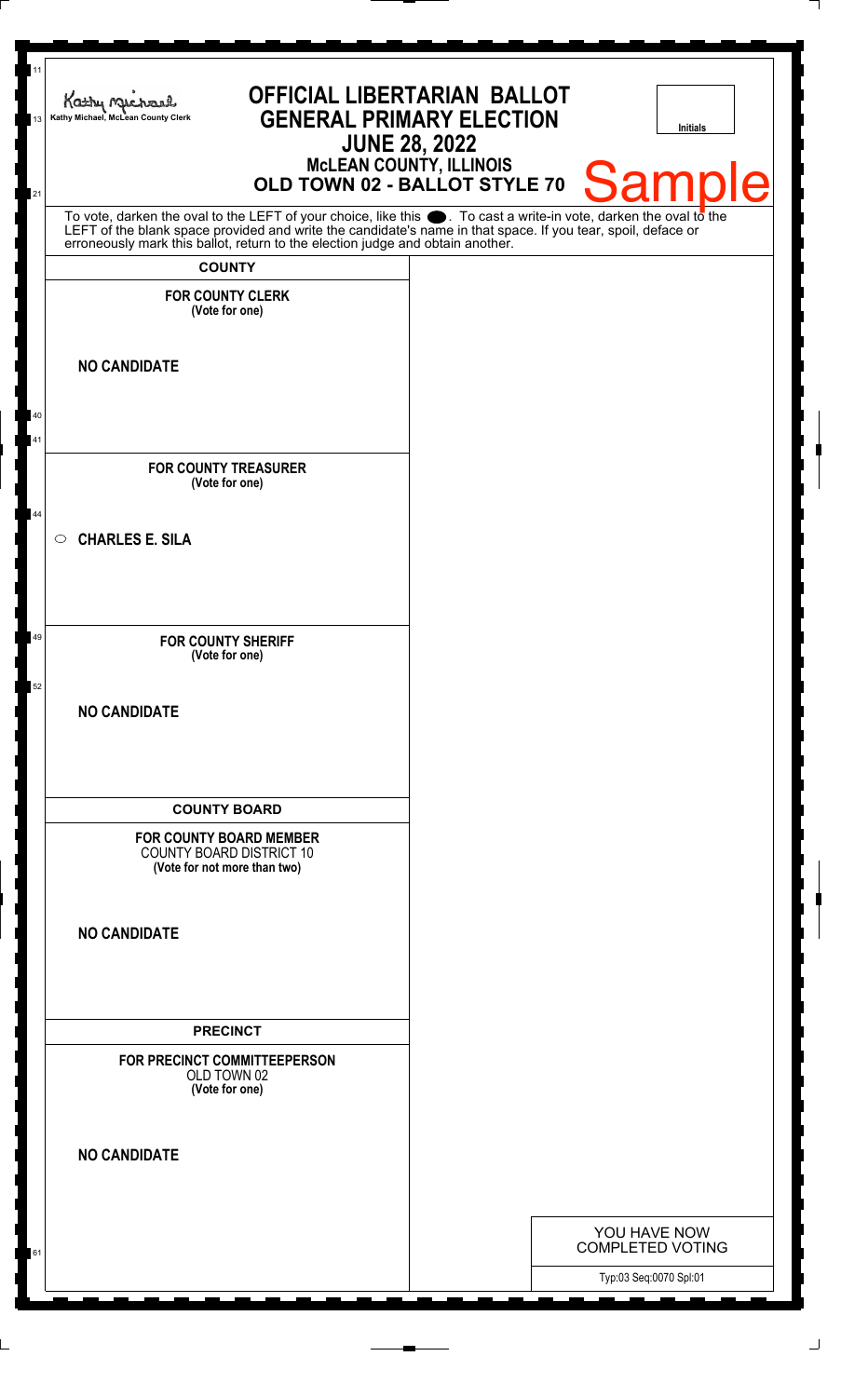| 11<br>13 | <b>OFFICIAL LIBERTARIAN BALLOT</b><br>Kathy Michael<br><b>GENERAL PRIMARY ELECTION</b><br>Kathy Michael, McLean County Clerk                                                                                                  | <b>JUNE 28, 2022</b>           | <b>Initials</b>                         |
|----------|-------------------------------------------------------------------------------------------------------------------------------------------------------------------------------------------------------------------------------|--------------------------------|-----------------------------------------|
| 21       | OLD TOWN 02 - BALLOT STYLE 71                                                                                                                                                                                                 | <b>MCLEAN COUNTY, ILLINOIS</b> | <b>Sample</b>                           |
|          | To vote, darken the oval to the LEFT of your choice, like this . To cast a write-in vote, darken the oval to the LEFT of the blank space provided and write the candidate's name in that space. If you tear, spoil, deface or |                                |                                         |
|          | <b>COUNTY</b>                                                                                                                                                                                                                 |                                |                                         |
|          | <b>FOR COUNTY CLERK</b><br>(Vote for one)                                                                                                                                                                                     |                                |                                         |
|          | <b>NO CANDIDATE</b>                                                                                                                                                                                                           |                                |                                         |
| 40<br>41 |                                                                                                                                                                                                                               |                                |                                         |
|          | <b>FOR COUNTY TREASURER</b><br>(Vote for one)                                                                                                                                                                                 |                                |                                         |
| 44       | <b>CHARLES E. SILA</b><br>$\circ$                                                                                                                                                                                             |                                |                                         |
| 49       | <b>FOR COUNTY SHERIFF</b><br>(Vote for one)                                                                                                                                                                                   |                                |                                         |
| 53       | <b>NO CANDIDATE</b>                                                                                                                                                                                                           |                                |                                         |
|          | <b>COUNTY BOARD</b>                                                                                                                                                                                                           |                                |                                         |
|          | <b>FOR COUNTY BOARD MEMBER</b><br><b>COUNTY BOARD DISTRICT 3</b><br>(Vote for not more than two)                                                                                                                              |                                |                                         |
|          | <b>NO CANDIDATE</b>                                                                                                                                                                                                           |                                |                                         |
|          | <b>PRECINCT</b>                                                                                                                                                                                                               |                                |                                         |
|          | FOR PRECINCT COMMITTEEPERSON<br>OLD TOWN 02<br>(Vote for one)                                                                                                                                                                 |                                |                                         |
|          | <b>NO CANDIDATE</b>                                                                                                                                                                                                           |                                |                                         |
|          |                                                                                                                                                                                                                               |                                |                                         |
| 61       |                                                                                                                                                                                                                               |                                | YOU HAVE NOW<br><b>COMPLETED VOTING</b> |
|          |                                                                                                                                                                                                                               |                                | Typ:03 Seq:0071 Spl:01                  |